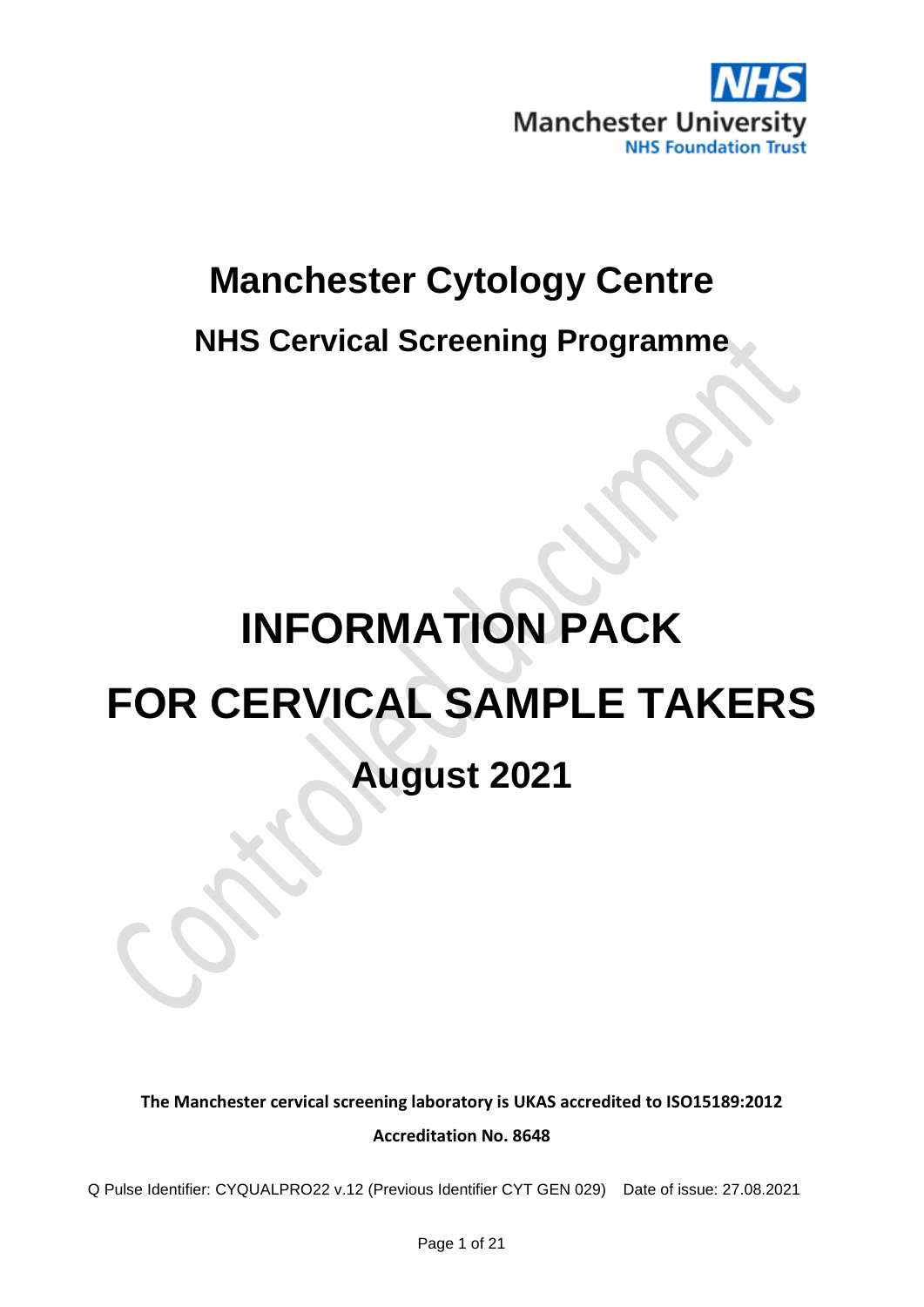

#### **SUMMARY OF CHANGES**

- The laboratory now provides a cervical screening service for Greater Manchester, Lancashire, Cumbria, and Cheshire and Merseyside, covering the North West region of England.
- Primary screening is undertaken by testing for high-risk Human Papillomavirus (HPV) with ThinPrep liquid based cytology (LBC) used as the reflex test
- The roll out of electronic requesting continues with a small number of practices continuing to use paper copy request forms.
- The department is now 'paperless' with the request form being scanned onto an archive system and is available to view electronically.

#### **SAMPLE ACCEPTANCE POLICY:**

A recent audit has shown that the most common reason for the laboratory to reject a sample is still an 'out of programme' sample and in particular early repeat tests i.e. the sample has been taken before a woman has been invited for screening.

We encourage all sample takers to check that a woman is due for her routine test before taking the cervical sample as the chart below shows that out of programme samples still account for the largest category of rejected samples



**Total rejected samples Q1: 2021/2022**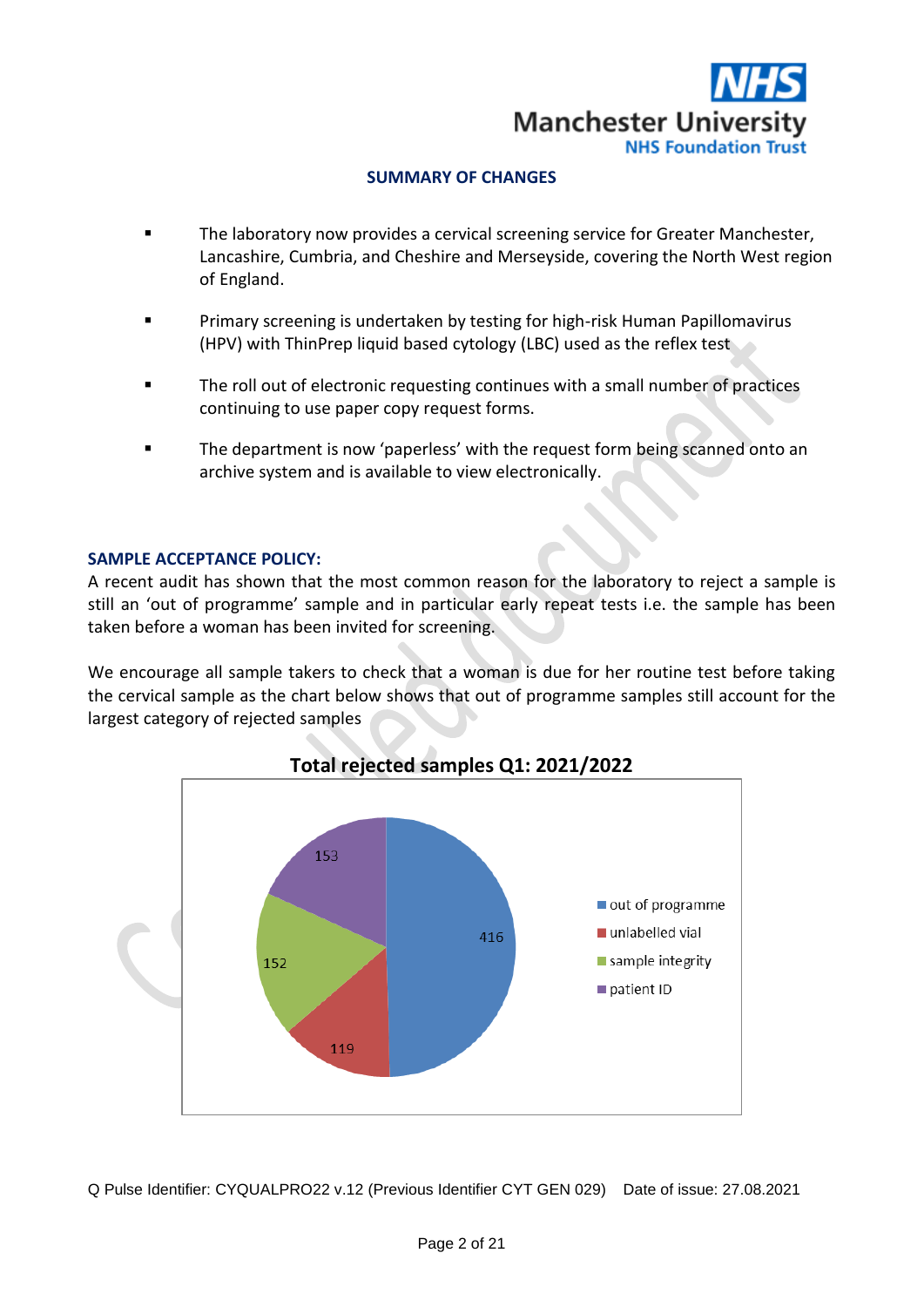$\overline{15}$ **Manchester University** 

#### **CONTENT**

| <b>Section</b> |                   |                                                                  | Page           |
|----------------|-------------------|------------------------------------------------------------------|----------------|
| 1              | Introduction      |                                                                  | 4              |
|                | Contact details   |                                                                  | 4              |
|                | 1.1               | Clinical team                                                    | 5              |
|                | 1.2               | Senior management team                                           | 5              |
|                | 1.3               | Medical secretariat                                              | 6              |
| $\mathbf{2}$   | Quality statement |                                                                  | $\overline{z}$ |
|                | 2.1               | Transport/LBC kits                                               |                |
| 3              |                   | ThinPrep LBC cervical cytology sample collection and preparation | 9              |
| 4              | Request forms     |                                                                  |                |
|                |                   | <b>Electronic requesting</b>                                     | 10             |
| 5              |                   | Sending the sample to the laboratory                             | 12             |
| 6              |                   | Reporting cervical screening results                             | 12             |
| 7              |                   | Patient management protocols                                     |                |
|                | 7.1               | Independent sector cervical screening samples                    | 13             |
|                | 7.2               | Inappropriate & 'Out of Programme' samples                       | 13             |
|                |                   | 7.2.1 Abnormal looking cervix                                    | 13             |
|                |                   | 7.2.2 Young women with abnormal bleeding                         | 14             |
|                |                   | 7.2.3<br>Other inappropriate tests                               | 14             |
|                |                   | Symptomatic women<br>$7.2.4 -$                                   | 14             |
|                | 7.3               | Follow-up after total hysterectomy                               | 15             |
| 8              |                   | Cervical Sample Taker Database                                   | 16             |
|                |                   |                                                                  |                |
| 9              |                   | Direct referral to colposcopy                                    | 17             |
| 10             |                   | Laboratory failsafe protocol                                     |                |
|                | 10.1              | Laboratory failsafe for colposcopy referrals                     | 17             |
|                | 10.2              | Suspected non-cervical glandular neoplasia                       | 17             |
| 11             | Sample Acceptance |                                                                  | 18             |
|                | <b>APPENDICES</b> |                                                                  |                |
|                | Appendix A        | Cytology result codes and associated Read codes                  | 20             |
|                | Appendix B        | Sample acceptance policy - rejection categories                  | 21             |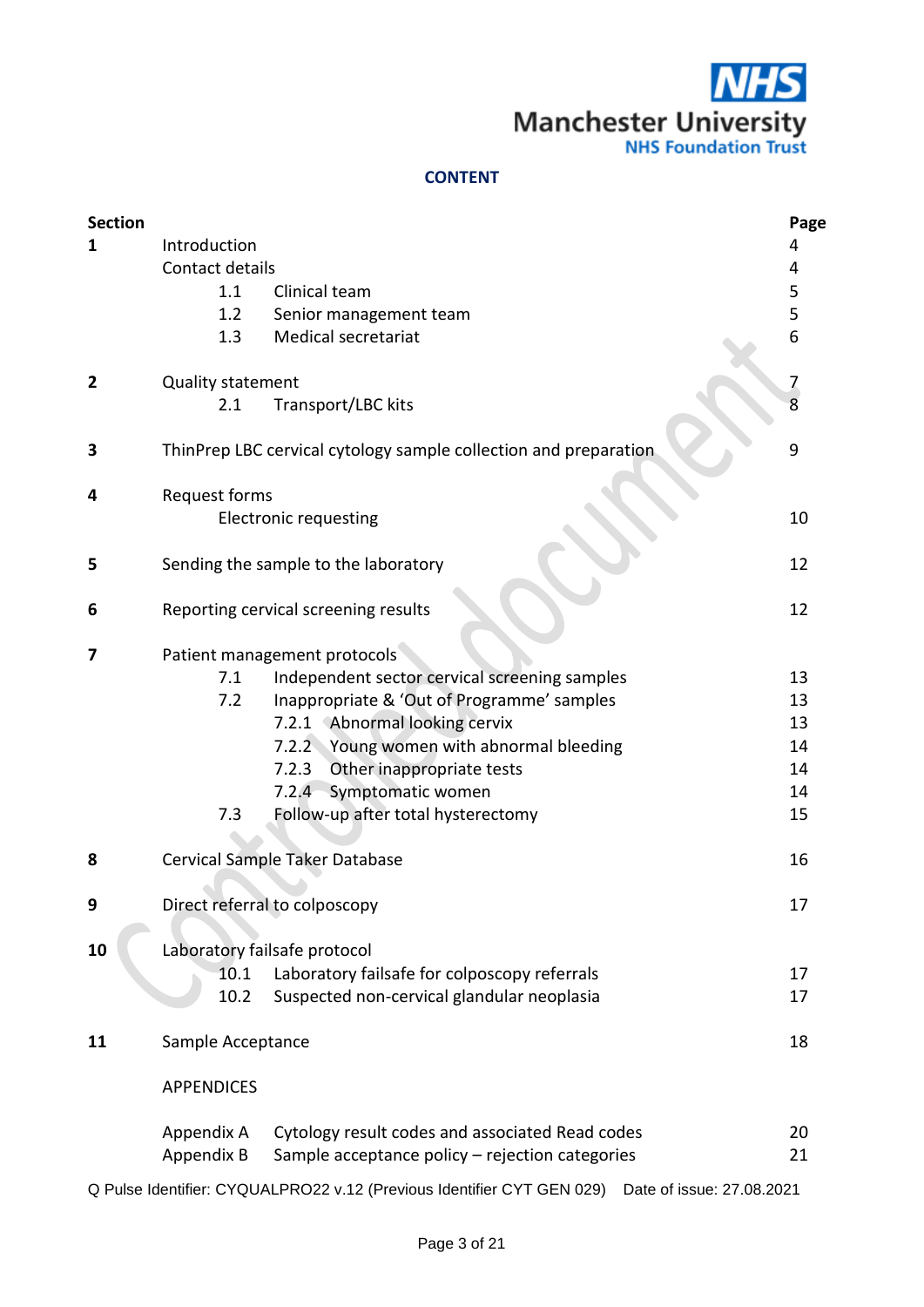

21

#### **1 INTRODUCTION**

The Manchester Cytology Centre was selected as the preferred bidder to deliver the cervical screening programme for the North West area using high-risk Human Papillomavirus (HPV) testing as the primary screening test.

The department is affiliated to the North of England Pathology and Screening Education Centre (Manchester). The Cytology and Virology departments and the regional Education Centre are situated within the Clinical Sciences Centre at Manchester Royal Infirmary.

The Manchester Cytology Centre is located on the first floor of the Clinical Sciences Centre. Virology is located on third floor. All visitors should access the departments via the central reception area on the ground floor

#### **Contact Us**

Address **Manchester Cytology Centre First Floor**, **Clinical Sciences Centre Manchester Royal Infirmary Oxford Road**, **Manchester M13 9WL**

#### **Telephone enquiries**

| Urgent & general enquiries<br>Clinic kits | 0161 276 5111<br>0161 276 5172 |
|-------------------------------------------|--------------------------------|
| <b>General email enquiries</b>            | cyto.pathology@mft.nhs.uk      |
| <b>Patient-related email enquiries</b>    | mft.mcc@nhs.net                |
|                                           |                                |

#### **Opening Hours**

The department is open from 9.00am – 5.00pm, Monday to Friday (except bank holidays)

#### **Clinical Advice**

A Consultant Cytopathologist or Consultant Biomedical Scientist is available to answer gynaecological queries, discuss any aspect of the cytology report and provide advice on patient management from 9.00am – 5.00pm, Monday to Friday. Telephone 0161 276 5111 Clinical advice is also provided at multi-disciplinary team meetings. The clinical lead or cervical screening provider lead will respond to written enquiries.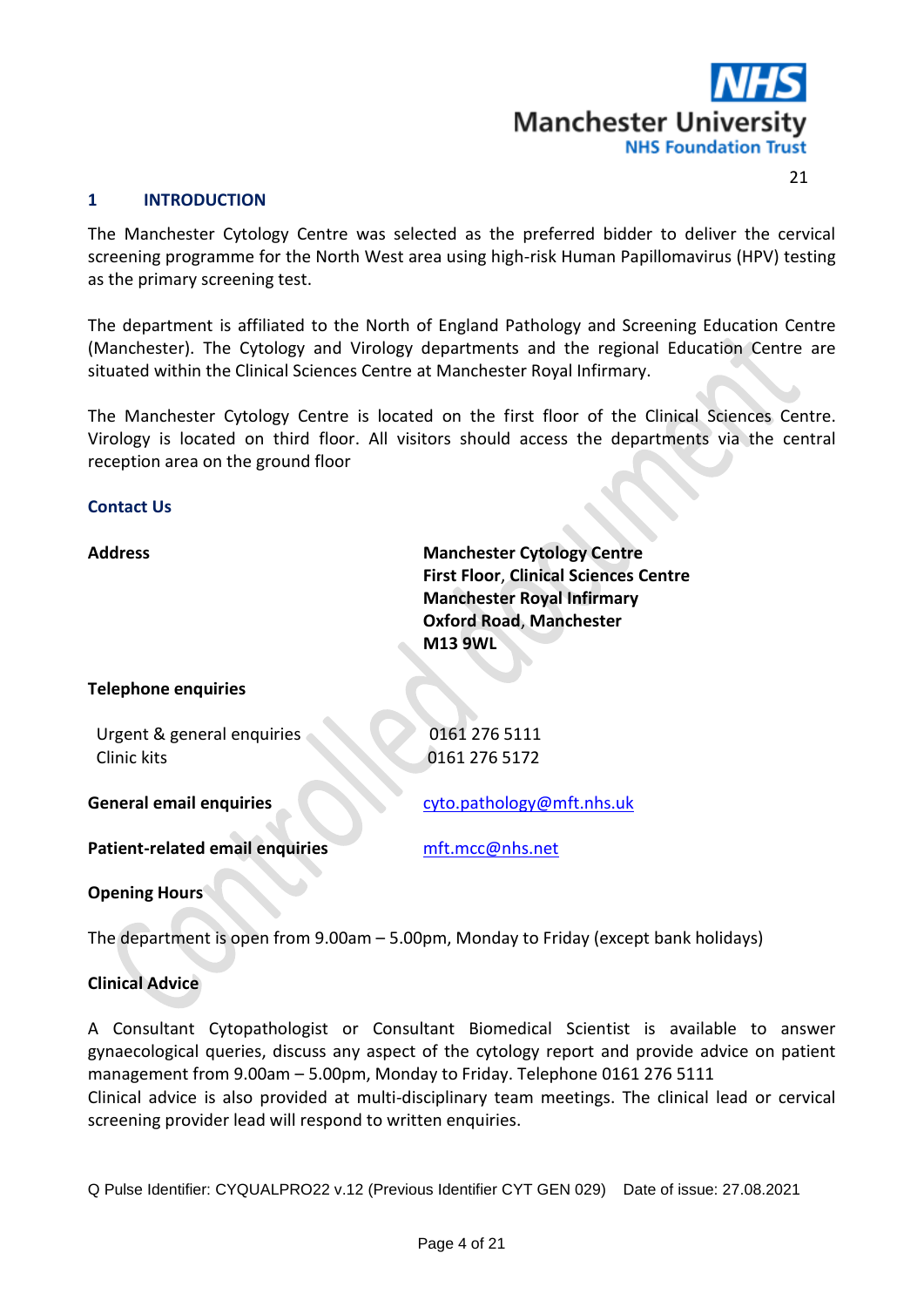

#### **Technical Advice**

Lead and Advanced Biomedical Scientists are available for technical advice, Monday to Friday 9.00am – 5.00pm. Telephone 0161 276 5111

#### **Visiting the laboratory**

The Manchester Cytology Centre has an 'open access' policy for any clinicians or other screening programme staff who may want to visit the department and speak with staff to discuss any aspect of the service we provide.

Visits by medical staff can be arranged by contacting **Dr Miles Holbrook**

Informal visits by other clinical staff can be arranged by contacting the lead biomedical scientists

| Dr Miles Holbrook    | Clinical lead, cervical screening       | 0161 276 6475 |
|----------------------|-----------------------------------------|---------------|
|                      | Director of NEPSEC (Manchester)         |               |
| Dr Durgesh N Rana    | Consultant cytopathologist              | 0161 276 5108 |
|                      |                                         |               |
| Dr Louise Hesketh    | Consultant clinical scientist           | 0161 276 8853 |
|                      | Virology                                |               |
| Dr Alex Sargent      | Clinical scientist                      | 0161 276 5174 |
|                      | HPV lead & pathway manager              |               |
| Peter Heptinstall    | Consultant biomedical scientist         | 0161 276 5118 |
|                      | Manager of NEPSEC (Manchester)          |               |
| Janet A Parker       | <b>Consultant biomedical scientist</b>  | 0161 701 0228 |
|                      | Cervical Screening Provider Lead (CSPL) |               |
| <b>Steve Burrows</b> | <b>Consultant biomedical scientist</b>  | 0161 701 0228 |
|                      | Cytology deputy CSPL                    |               |
| Chris Evans          | Consultant biomedical scientist         | 0161 701 1443 |
|                      | Cytology deputy CSPL                    |               |
| Paul Hermansen       | Consultant biomedical scientist         | 0161 276 5103 |
| Nadira Narine        | Consultant biomedical scientist         | 0161 701 7570 |
| Angela Randall       | Consultant biomedical scientist         | 0161 701 7904 |
| Antonia Tweed        | Consultant biomedical scientist         | 0161 701 1946 |

#### **1.1 Clinical Team**

#### **1.2 Senior Management Team**

| Jackie Medlock | Cytology Laboratory Manager     | 0161 276 5120 |
|----------------|---------------------------------|---------------|
| Adanna Ehirim  | Lead biomedical scientist (BMS) | 0161 276 5119 |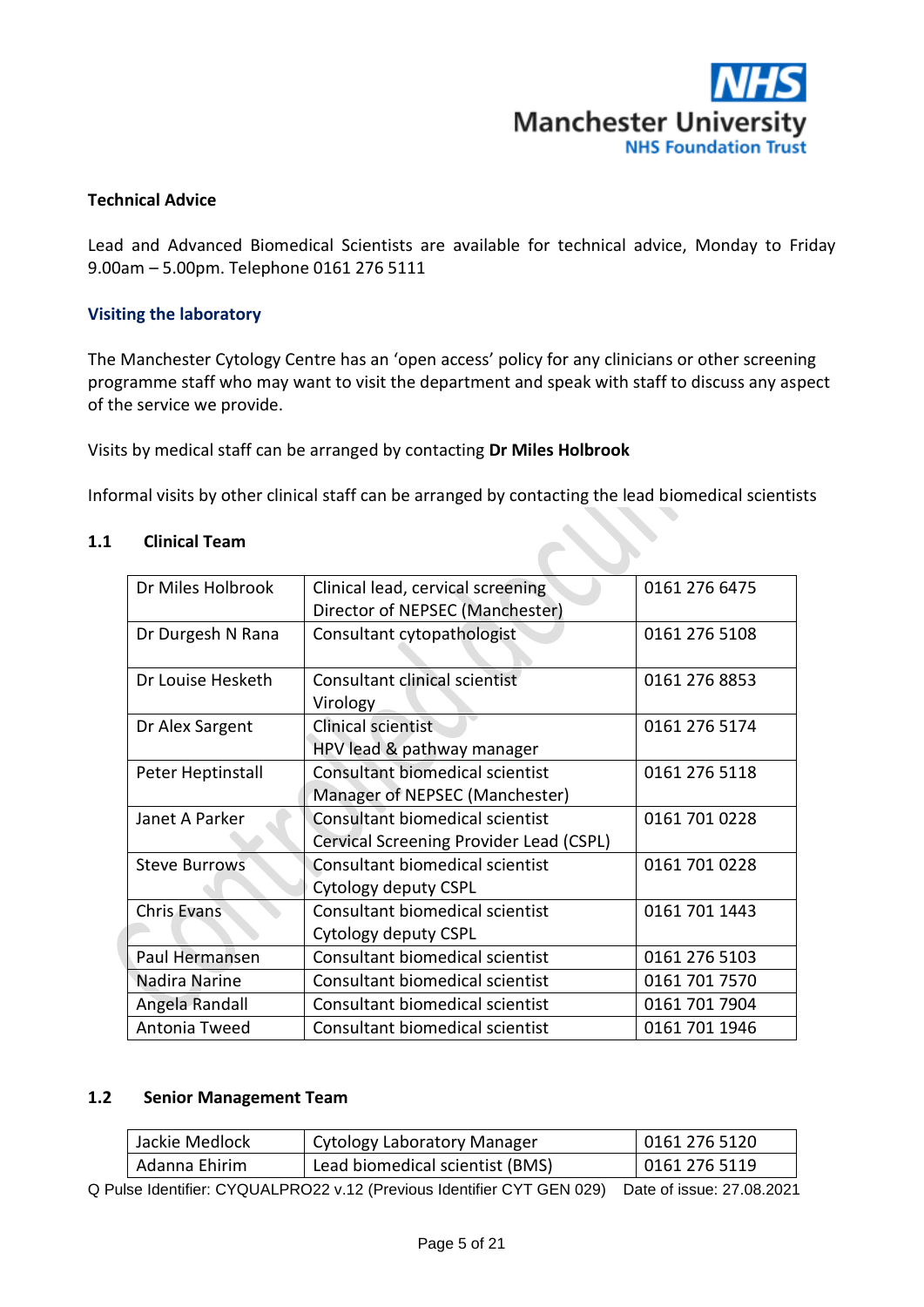

| Peter Lloyd      | Lead BMS | 0161 276 5119 |
|------------------|----------|---------------|
| Sehrish Chaudhry | Lead BMS | 0161 276 5119 |

#### **1.3 Medical Secretariat**

| Helen Wilson  | Medical secretary cytology          | 101612766727  |  |
|---------------|-------------------------------------|---------------|--|
| Katie Knapman | Medical secretary cytology          | 0161 276 5116 |  |
| Jen Bradburn  | Medical secretary cytology & NEPSEC | 0161 276 8804 |  |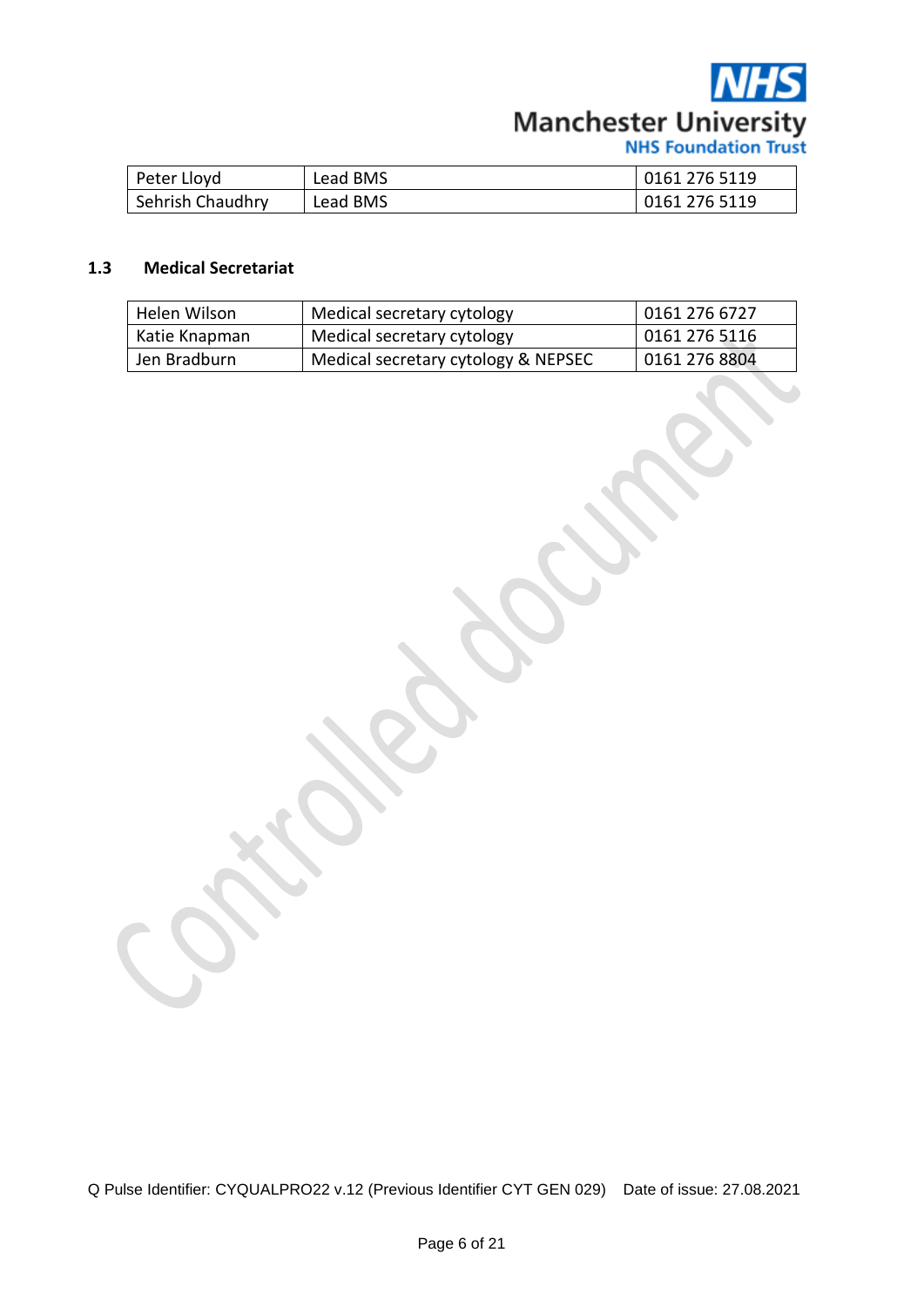

#### **2 QUALITY STATEMENT**

The Manchester Cytology Centre is fully accredited by UKAS to ISO15189:2012 – accreditation number: 8648. All cervical samples are processed and screened following NHS Cervical Screening Programme guidelines and the regional Screening Quality Assurance Services (SQAS) recommendations.

The Cytology department participates in the regional gynaecological and technical EQA schemes and the performance of all screening staff is monitored monthly following NHSCSP guidelines. HPV testing is undertaken by the Virology department who participate in two UK National EQA schemes.

The management and staff teams within the department are committed to providing a quality service to our users. We aim to continually improve our service through internal audit and annual feedback from users. If you do have a complaint, concern or compliment about any aspect of the service, this should be addressed to the Lead Biomedical Scientists or the Cytology Laboratory Manager.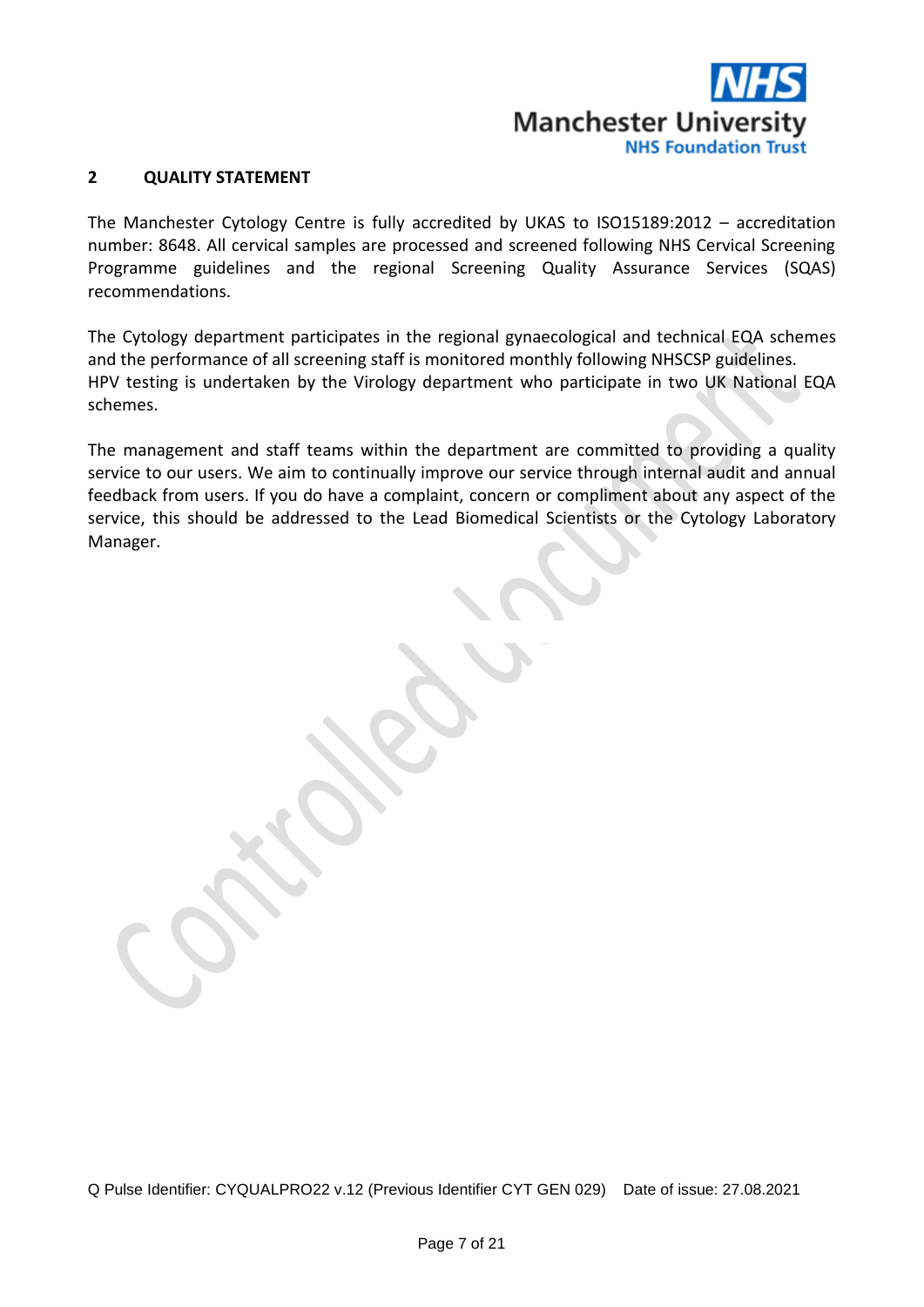

#### **2.1 TRANSPORT AND LBC KITS**

#### **Sample collection and transport**

The laboratory will deliver a supply of ThinPrep clinic kits to each practice/clinic. Local transport hospital services will collect samples from Practices/Clinics and deliver to local Trust hospital hubs. Arrangements are in place for collection of samples from hospital hubs by DLM and department contracted sample transport services for delivery at Manchester Cytology Centre. If there are any issues relating to the provision of LBC kits, please contact the department on 0161 276 5172

#### **Posting LBC vials**

Occasionally it may be necessary to post a sample vial to the laboratory. If this is the case then please be aware that:

Royal Mail will only transport UN3373 diagnostic specimens if they are packaged following packaging instruction P650, and,

- Sent by first class post or special delivery to an inland address only
- The packet is marked with the sender's name, telephone number and address

#### **LBC kits**

The laboratory uses a database to keep a record of the number of LBC kits used by each surgery and clinic to ensure that supplies are readily available. For any enquiry regarding LBC kits please contact the department on 0161 276 5172

#### **LBC stock rotation**

Please be aware that LBC vials have an expiry date and it is the sample takers responsibility to ensure that there is stock rotation and to check that the vials they are using have not passed the expiry date as printed labels containing patient details often obscure the expiry date once attached to the vial. Please ensure the expiry date on the vial is at least 14 days after the sample has been taken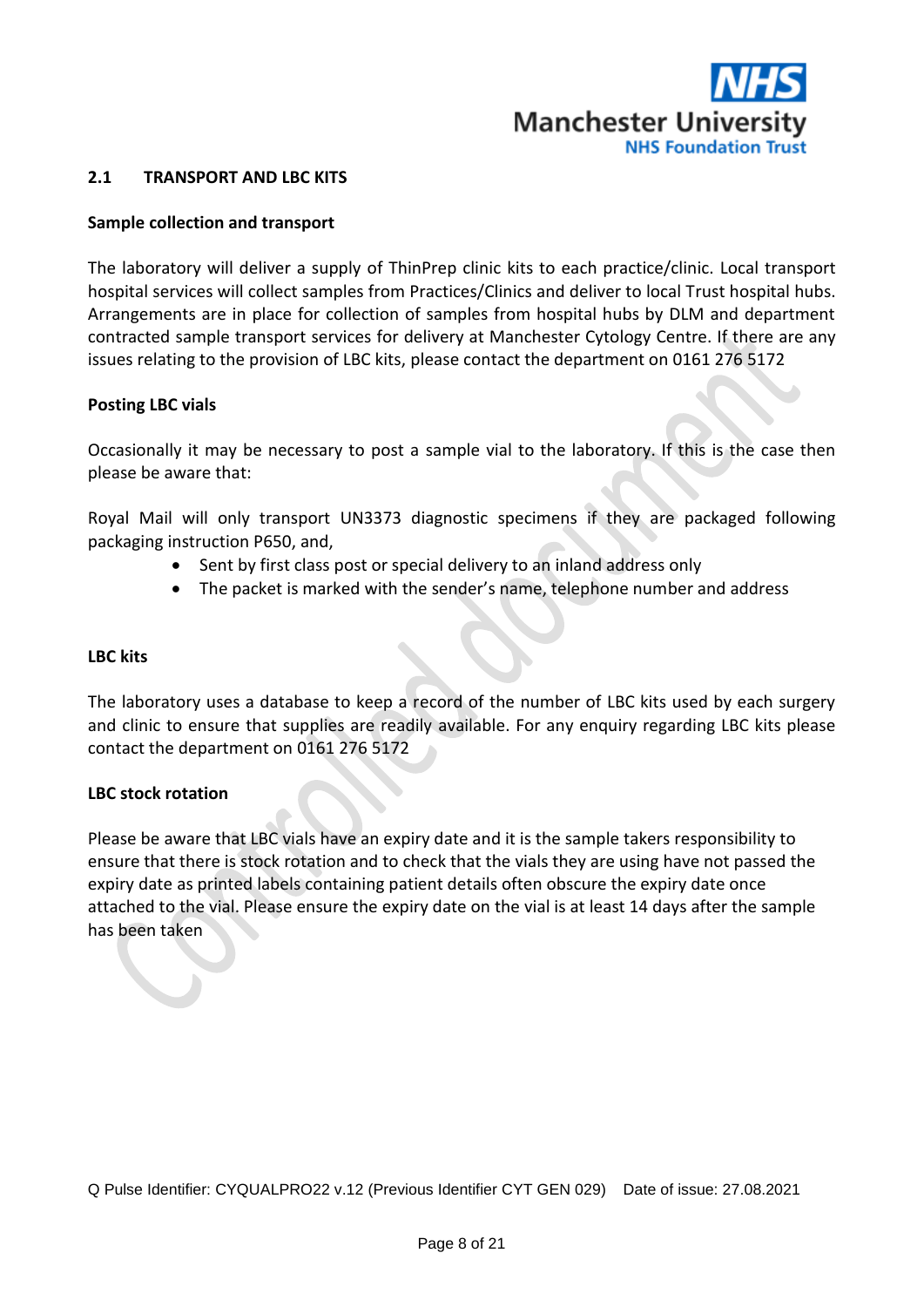

## Manchester Cytology Centre

## PREPARING A THINPREP LBC SAMPLE

## IMPORTANT NOTICE If the broom head is left in the vial the sample will be reported as inadequate







OBTAIN an adequate sample from the cervix using a broom-like device. Insert the central bristles of the broom into the endocervical canal deep enough to allow the shorter bristles to fully contact the ectocervix. Push gently, and rotate the broom in a **CLOCKWISE** direction **FIVE TIMES**

RINSE the broom as quickly as possible into the PreservCyt ® Solution vial by pushing the broom into the bottom of the vial **10 TIMES**, forcing the bristles apart. As a final step, swirl the broom vigorously to further release material. Examine the broom for residual material and repeat if necessary

#### DISCARD THE BROOM – DO NOT LEAVE THE BROOM HEAD IN THE VIAL

TIGHTEN the cap so that the torque line on the cap passes the torque line on the vial

Label the vial with the patient identifiers

- **FORENAME**
- **SURNAME**
- DATE OF BIRTH
- **NHS NUMBER**

For further copies please contact the laboratory or visit the CSTD:

**Manchester Cytology Centre** Manchester Royal Infirmary Oxford Road, Manchester M13 9WL Tel: 0161 276 5111

**Manchester Cervical Sample Taker Database** Type 'Manchester CSTD' into a web browser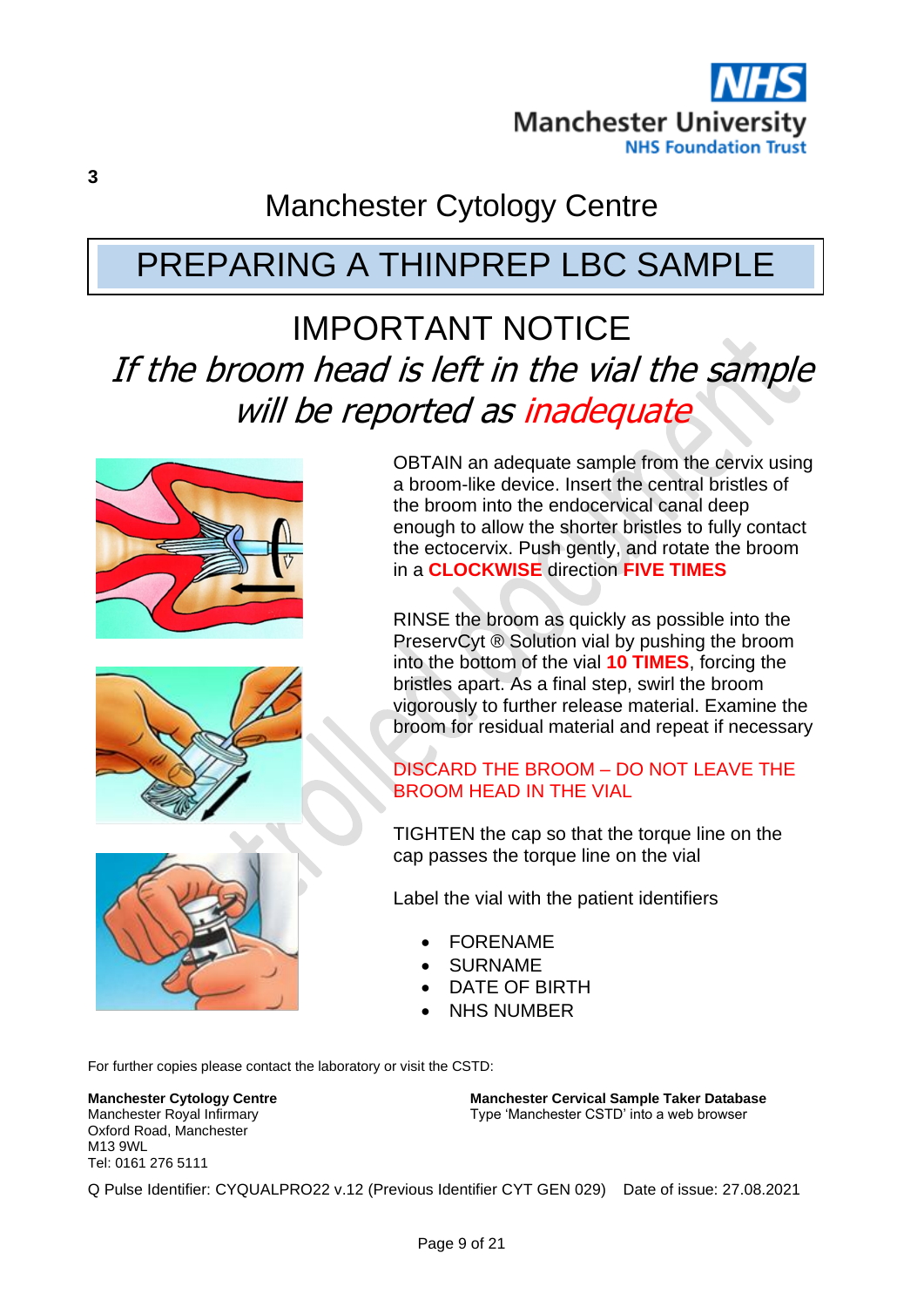

#### **4 REQUEST FORMS**

The national HPV primary screening implementation guide recommends the universal implementation of GP electronic test requesting as an opportunity to improve the transportation of samples and improve the tracking of samples between the primary care collection points and the centralised laboratory.

**Electronic requesting**: Please contact the Laboratory IT support team to set up electronic requesting in your practice/clinic.

Telephone 0161 276 4079 Email [labs.sd@.mft.nhs.uk](mailto:labs.sd@.mft.nhs.uk)

**The provision of information relating to previous biopsies (punch, LLETZ/loop, cone etc) with histology grade and date of biopsy, as well as details of any treatment are ESSENTIAL to ensure correct patient management is given.**

| Central Manchester University Hospitals NHS<br><b>Cervical Screening Request Form</b><br><b>NHS Foundation Trust</b> |                 |    |                           |                                                                          |
|----------------------------------------------------------------------------------------------------------------------|-----------------|----|---------------------------|--------------------------------------------------------------------------|
| <b>NHS Number:</b><br><b>Case IIIIIIIIII</b><br><b>NHS Number</b>                                                    |                 | GP |                           | <b>Order Number:</b><br>Demo                            <br>Order number |
| <b>Patient Details:</b>                                                                                              |                 |    | <b>Requester Details:</b> |                                                                          |
| Surname:                                                                                                             |                 |    | <b>Sample Taker:</b>      |                                                                          |
| Forename:                                                                                                            |                 |    | <b>Contact No:</b>        |                                                                          |
| DOB:                                                                                                                 |                 |    | GP/Clinician:             |                                                                          |
| Sex:                                                                                                                 |                 |    | Location:                 |                                                                          |
| Address:                                                                                                             |                 |    | Copy to GP:               |                                                                          |
| <b>Request Details:</b>                                                                                              |                 |    |                           |                                                                          |
| Date and Time of request:                                                                                            |                 |    | Site:                     |                                                                          |
| LMP:                                                                                                                 |                 |    | Condition:                |                                                                          |
| Previous test date:                                                                                                  |                 |    | Appearance:               |                                                                          |
| <b>Reason for request:</b>                                                                                           |                 |    | Haemorrhage:              |                                                                          |
| Sampler:<br><b>Clinical Details:</b>                                                                                 |                 |    |                           |                                                                          |
|                                                                                                                      |                 |    |                           |                                                                          |
| Laboratory use only:                                                                                                 |                 |    |                           |                                                                          |
|                                                                                                                      | <b>Initials</b> |    |                           | <b>Details or comments</b>                                               |
| Error code:                                                                                                          |                 |    |                           |                                                                          |
| Broom check:                                                                                                         |                 |    |                           |                                                                          |
| $2^{nd}$ check - HPV $1^{\circ}$                                                                                     |                 |    |                           |                                                                          |
| Request allocated by:                                                                                                |                 |    |                           |                                                                          |
| Exeter history check:                                                                                                |                 |    |                           |                                                                          |
| Primary screener:                                                                                                    |                 |    |                           |                                                                          |
| Checker 1:                                                                                                           |                 |    |                           |                                                                          |
|                                                                                                                      |                 |    |                           |                                                                          |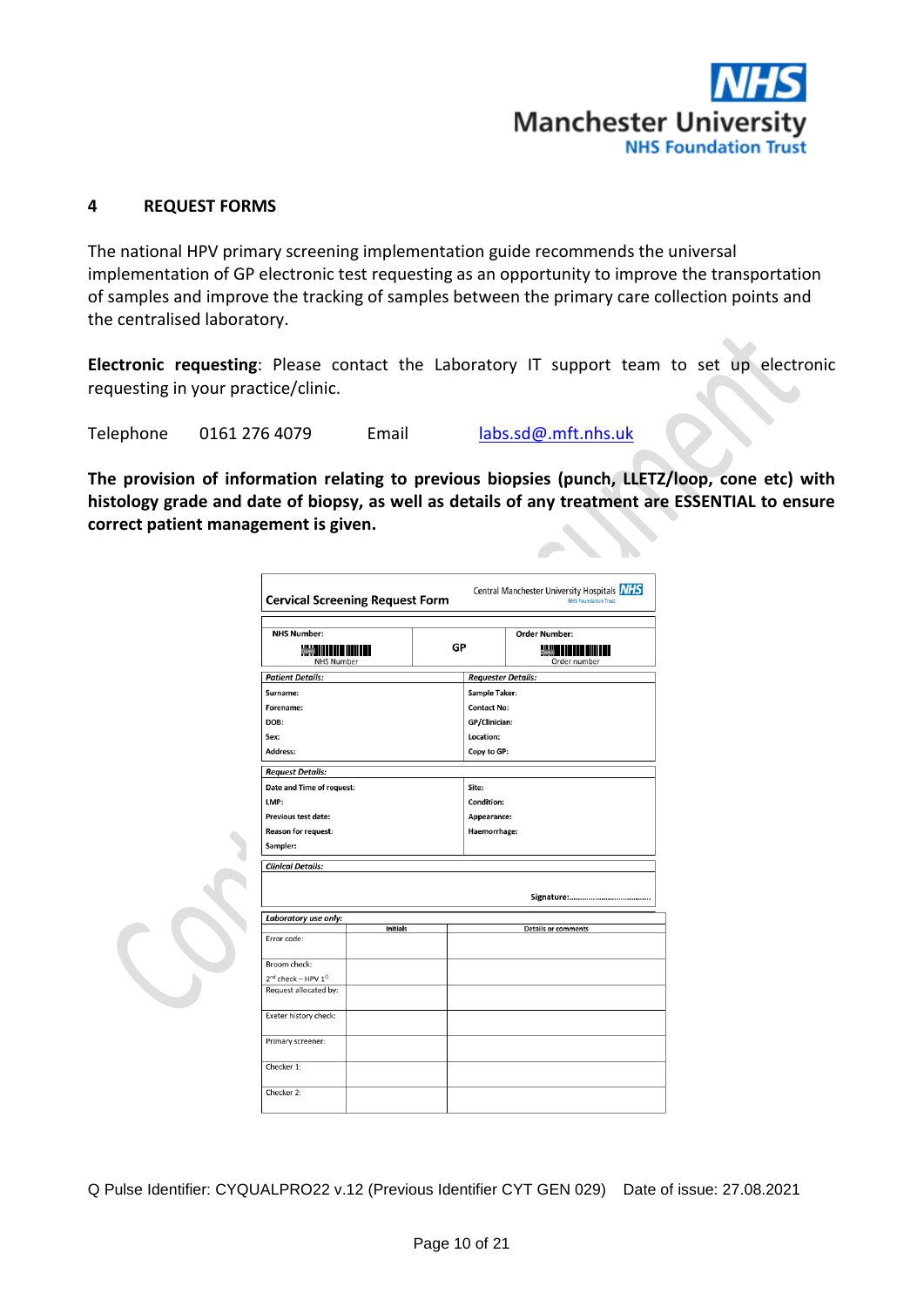

**Paper request forms**: These are being actively phased out by the laboratory and should only be used when electronic requesting and the Open Exeter request form are not available due to IT issues. In this case the paper request form should be completed in full with information PRINTED legibly or a printed label containing patient demographics can be used.

**NHS number:** The NHS number **MUST** be used whenever it is available as this is the unique patient identifier. In addition, the full forename, surname and date of birth MUST be given.

**PIN codes:** The GMC, NMC or Physician Associate (PA) number is the unique sample taker identifier, or PIN code. This information MUST be provided on all request forms. The sample taker name should also be printed clearly. If a PIN code is not given, is illegible or the sample taker is not registered on the CSTD, this is reportable to the Screening & Immunisation Team so that enquiries can be made to determine if the sample taker is validated to take cervical samples.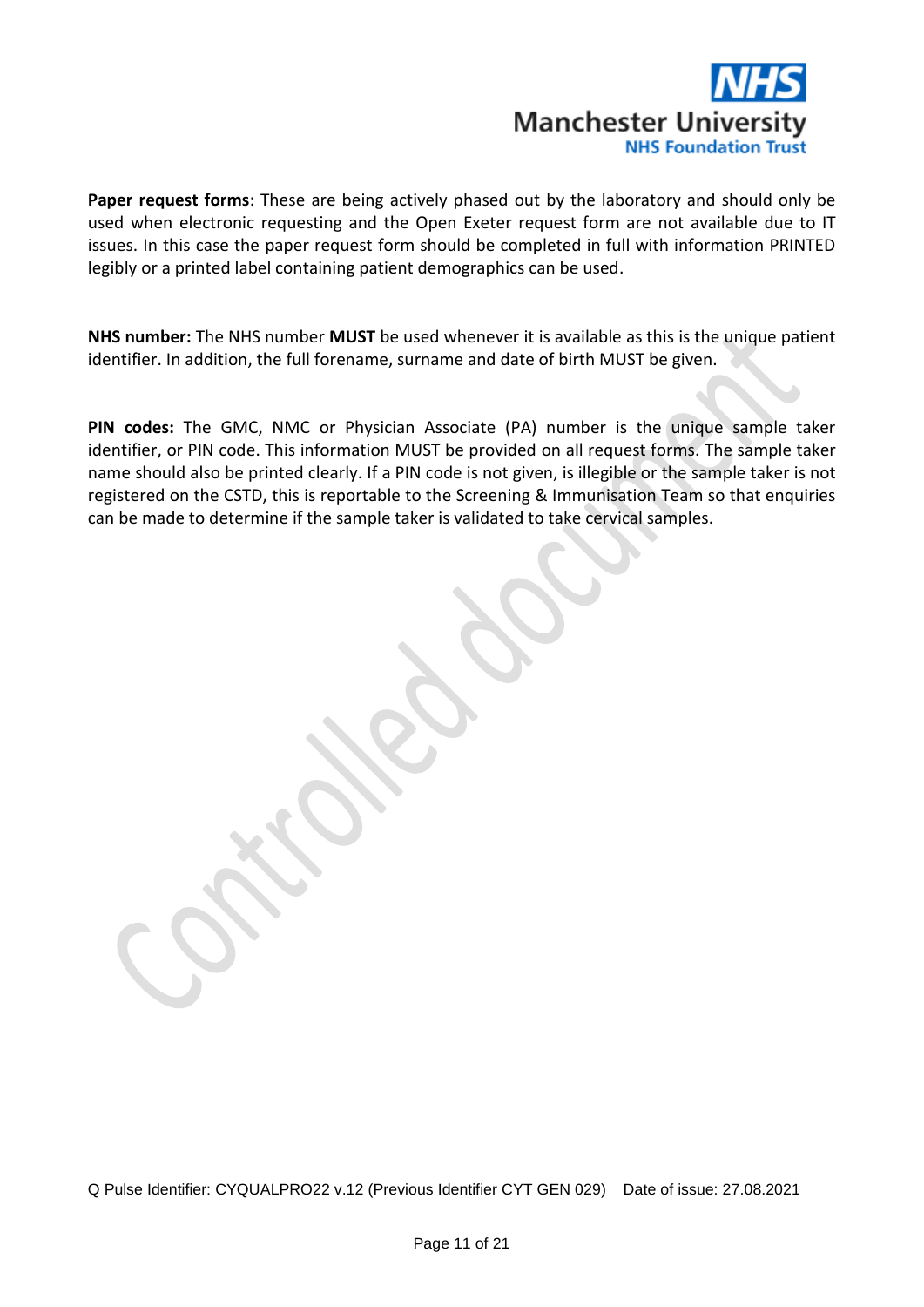

#### **5 Sending the sample to the laboratory**

**Sample**: The label on the sample vial **must** record the forename (or initial), surname and date of birth, and the NHS number (if known) to allow matching of the vial with the request form. After labelling, the sample should be placed in the specimen bag and the request form securely attached to the bag using the second adhesive strip.

#### **Sample taking supplies**



#### **6 Reporting cervical screening results**

The laboratory provides cervical screening results to over 1500 primary care locations who receive their results electronically. The result is sent to a nominated destination within the practice to ensure all reports are seen and actioned. Read codes for recording the result on GP clinical systems are given in **Appendix A**

The Cervical Screening Administration Service (CSAS) receive an electronic copy of the report to update the woman's cervical screening history on the Exeter system.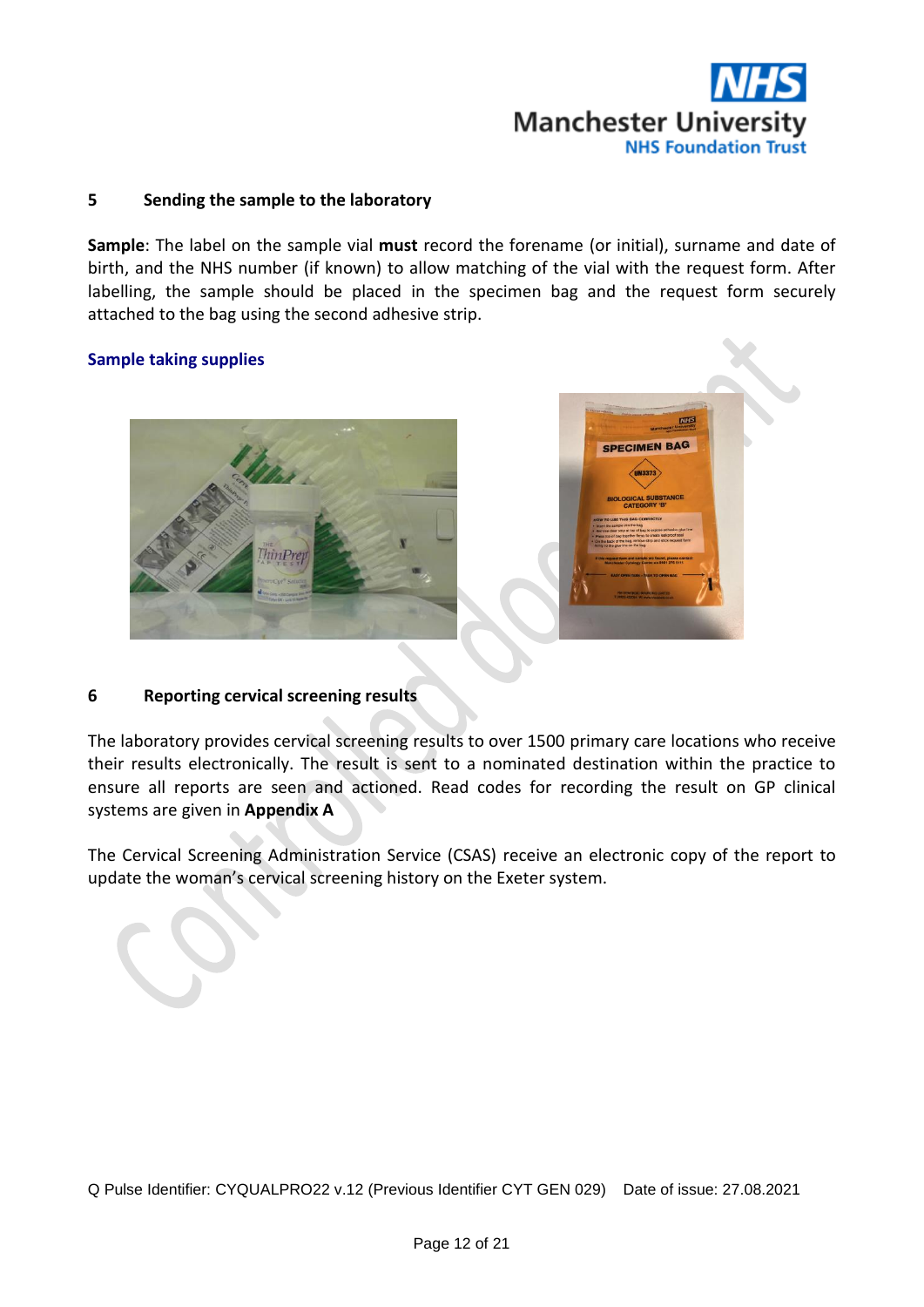

#### **7 PATIENT MANAGEMENT PROTOCOLS**

#### **7.1 INDEPENDENT SECTOR CERVICAL SCREENING SAMPLES**

All eligible women (aged from 25-64) will automatically receive their invitation letter from the CSAS to attend for screening. Women who have cervical samples taken outside the NHS cervical screening programme may contact their GP to say that they have had cervical screening in the private sector. The GP/practice should then advise the woman that her private cervical screening test results are not routinely captured in the NHS screening programme and that she is eligible for her routine test and should attend for this.

However, please be aware that there should be a 3-month interval between any private sample and one taken as part of the NHSCSP to ensure an adequate sample has been taken.

#### **7.2 INAPPROPRIATE AND 'OUT OF PROGRAMME' SAMPLES**

#### **Recall intervals for cervical screening**

- **E** Routine 3 yearly recall between the ages of 24 years, 6 months to 49 years inclusive  $(1)$
- Routine 5 yearly recall between the ages of 50 to 64 years inclusive
- Cease cervical screening at age 65 years, only screen those who:
	- Have never had a screening test and now request one
	- $\degree$  Did not attend for their lest test when aged 60 or over and now wish to have that final test
	- $\circ$  If the last 3 tests included an abnormal result and/or she is on follow-up for treatment of CIN/CGIN/invasive cancer
	- $\degree$  Over 65 and had fewer than 3 consecutive negative tests and patient has had a recall issued by CSAS

#### **7.2.1 Abnormal looking cervix**

If there is a clinical suspicion of cervical disease, a cervical screening test i.e. an HPV test is not the appropriate test to investigate the symptoms. The woman should be referred urgently to colposcopy for investigation under the two-week-wait rule  $(2)$ 

1 The first invitation letter is sent at 24 years, 6 months.

2 Women with an abnormal looking cervix should be referred for gynaecological examination and onward referral to colposcopy if cancer is suspected.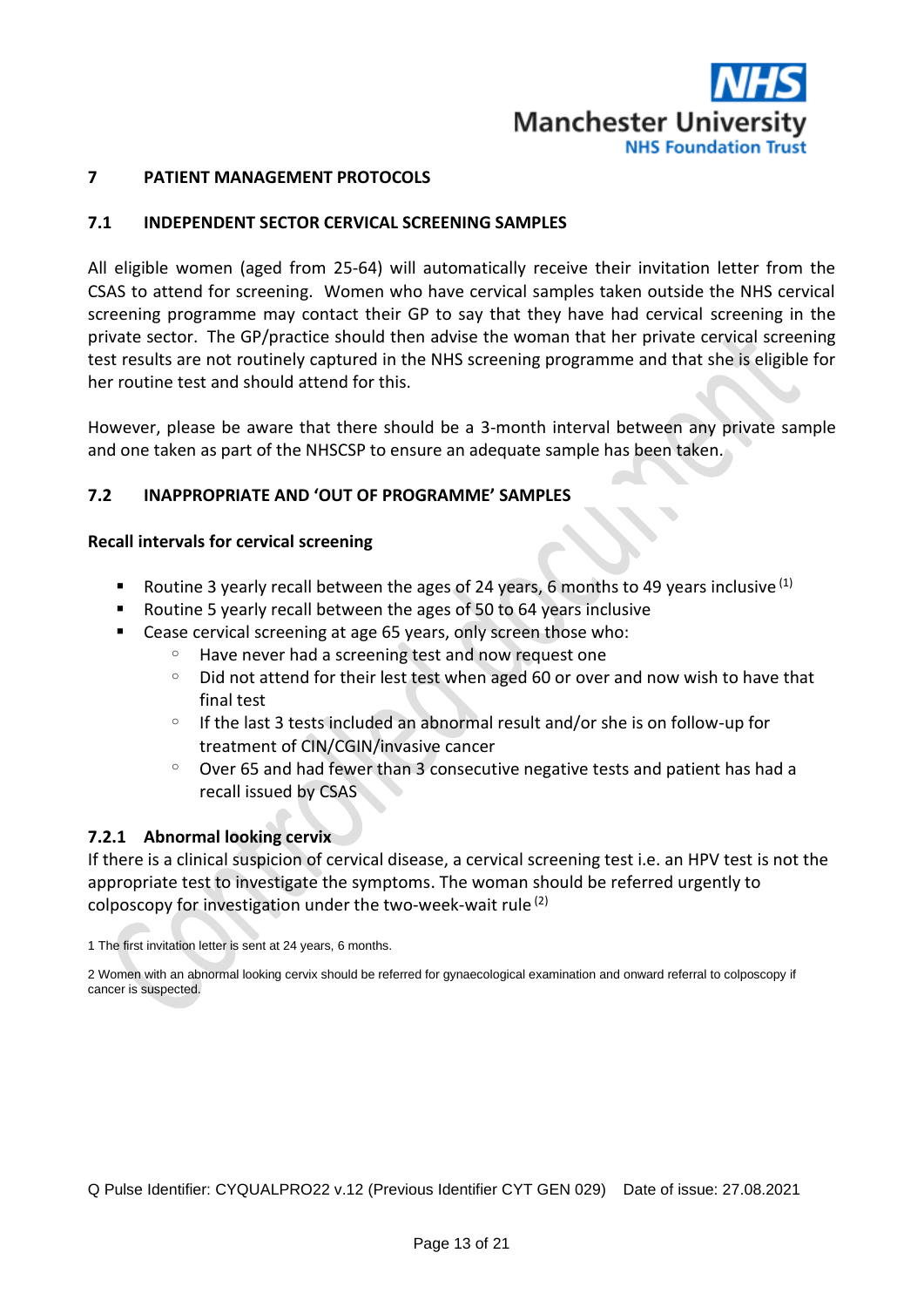

#### **7.2.2 Young women with abnormal bleeding**

Women below the screening age range who present with symptoms such as postcoital bleeding or intermenstrual bleeding should be managed as per the recommendations in "Clinical Practice Guidance for the Assessment of Young Women aged 20-24 with Abnormal Vaginal Bleeding". Cervical screening does not form part of this management pathway. Note, this includes women under the age of 20 years.

[https://www.gov.uk/government/uploads/system/uploads/attachment\\_data/file/436924/doh](https://www.gov.uk/government/uploads/system/uploads/attachment_data/file/436924/doh-guidelines-young-women.pdf)[guidelines-young-women.pdf](https://www.gov.uk/government/uploads/system/uploads/attachment_data/file/436924/doh-guidelines-young-women.pdf)



#### **7.2.3 Other inappropriate tests**

- On taking or starting to take an oral contraceptive
- On insertion of an intrauterine contraceptive device (IUCD)
- On taking or starting to take hormone replacement therapy (HRT)
- In association with pregnancy either antenatally or postnatally, or after termination unless a previous screening test was abnormal
- Women with genital warts
- Women with a vaginal discharge
- Women with pelvic infection
- Women who have had multiple sexual partners
- Women who are heavy cigarette smokers

#### **7.2.4 Symptomatic women**

Women with symptoms of cervical cancer should be referred for gynaecological examination. Cervical screening i.e. an HPV test is not an appropriate investigation for:

- **Postcoital bleeding**
- **·** Intermenstrual bleeding
- Postmenopausal bleeding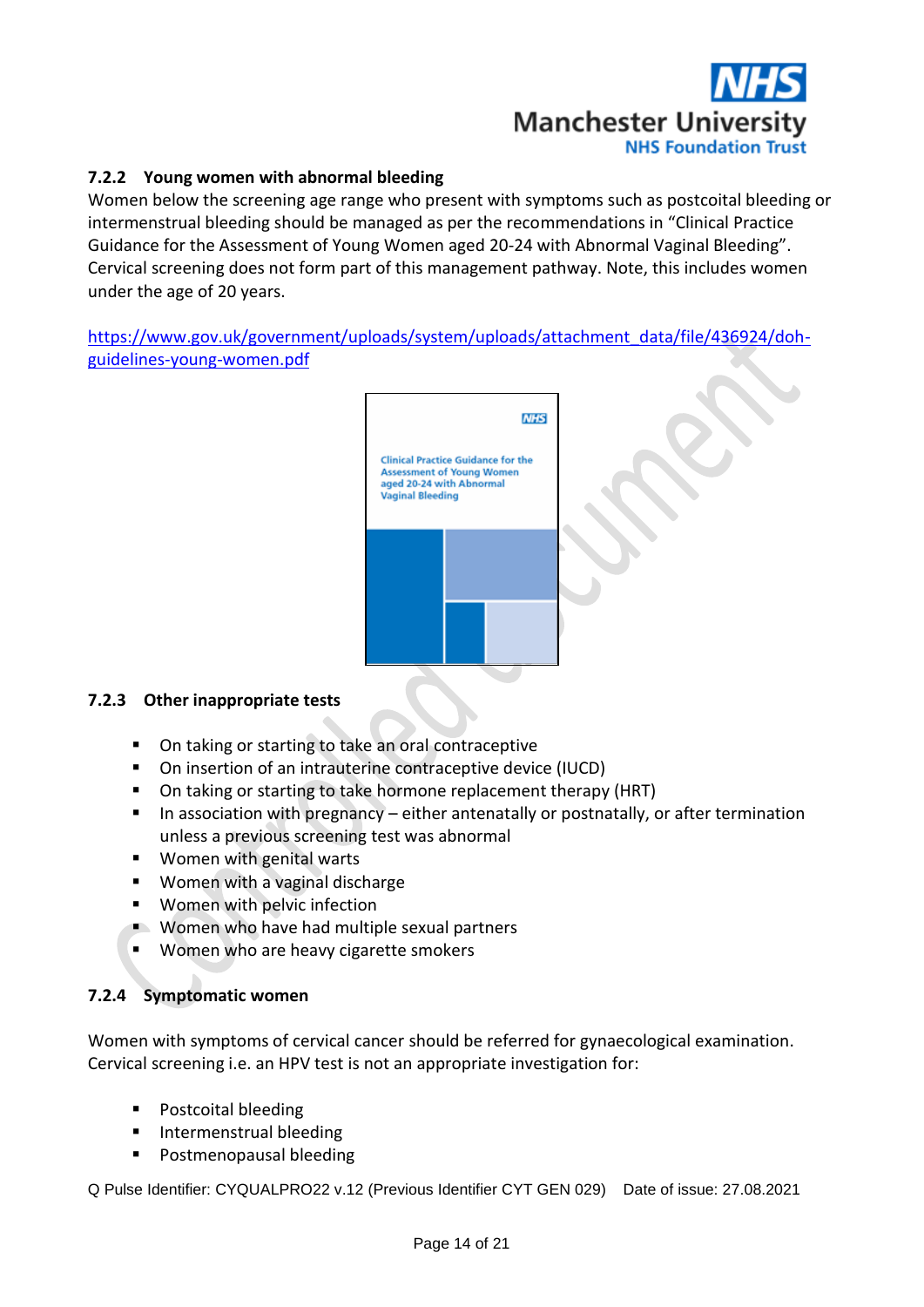

■ Persistent vaginal discharge

#### **7.3 Follow-up after total hysterectomy**

Women who need vaginal vault sampling following surgery are not included in the NHS Cervical Screening Programme. Vault samples should be taken in a hospital setting only and therefore women requiring this should be referred to colposcopy or remain at colposcopy until all necessary vault samples have been taken.

#### **The laboratory will reject vault samples taken in primary care.**

The clinical indications for taking a vault sample are given in 'Cervical screening: Programme and colposcopy management, February 2020'

[https://www.gov.uk/government/publications/cervical-screening-programme-and-colposcopy](https://www.gov.uk/government/publications/cervical-screening-programme-and-colposcopy-management)[management](https://www.gov.uk/government/publications/cervical-screening-programme-and-colposcopy-management)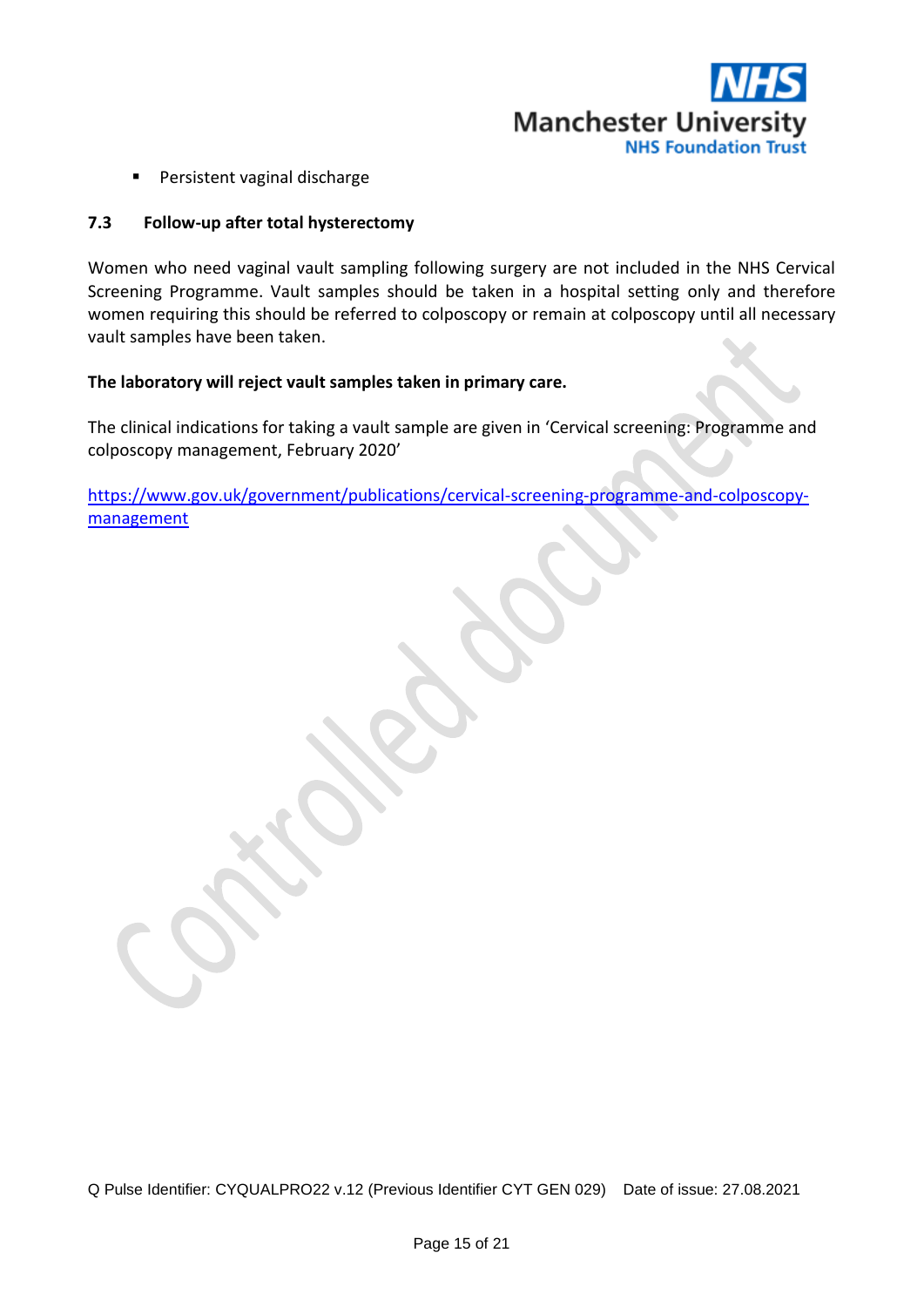

#### **8 CERVICAL SAMPLE TAKER DATABASE (CSTD)**





The CSTD was launched in April 2017. Staff in the laboratory have worked with the IT department and the Screening and Immunisation Teams to populate the database with sample taker details including the dates of sample taker training. Practice managers and sample takers can access reports on inadequate rates and the number of rejected samples via links to the CSTD. User guides have also been produced to enable both practice managers and sample takers make maximum use of the CSTD. The department now sends email reminders to sample takers when their next update training is due, hence the last training date is required for all sample takers.

Registration on the CSTD will become mandatory to support sample acceptance and unregistered sample takers may be reported to the Screening and Immunisation Teams to prevent screening incidents.

More information on the CSTD is given on the Division of Laboratory Medicine web page

[https://mft.nhs.uk/the-trust/other-departments/laboratory-medicine/cytology/cervical-sample](https://mft.nhs.uk/the-trust/other-departments/laboratory-medicine/cytology/cervical-sample-takers-database/)[takers-database/](https://mft.nhs.uk/the-trust/other-departments/laboratory-medicine/cytology/cervical-sample-takers-database/)

This links provides access to the current CSTD user guides for:

- Training providers
- Practice managers or lead clinicians e.g. lead colposcopists
- Sample takers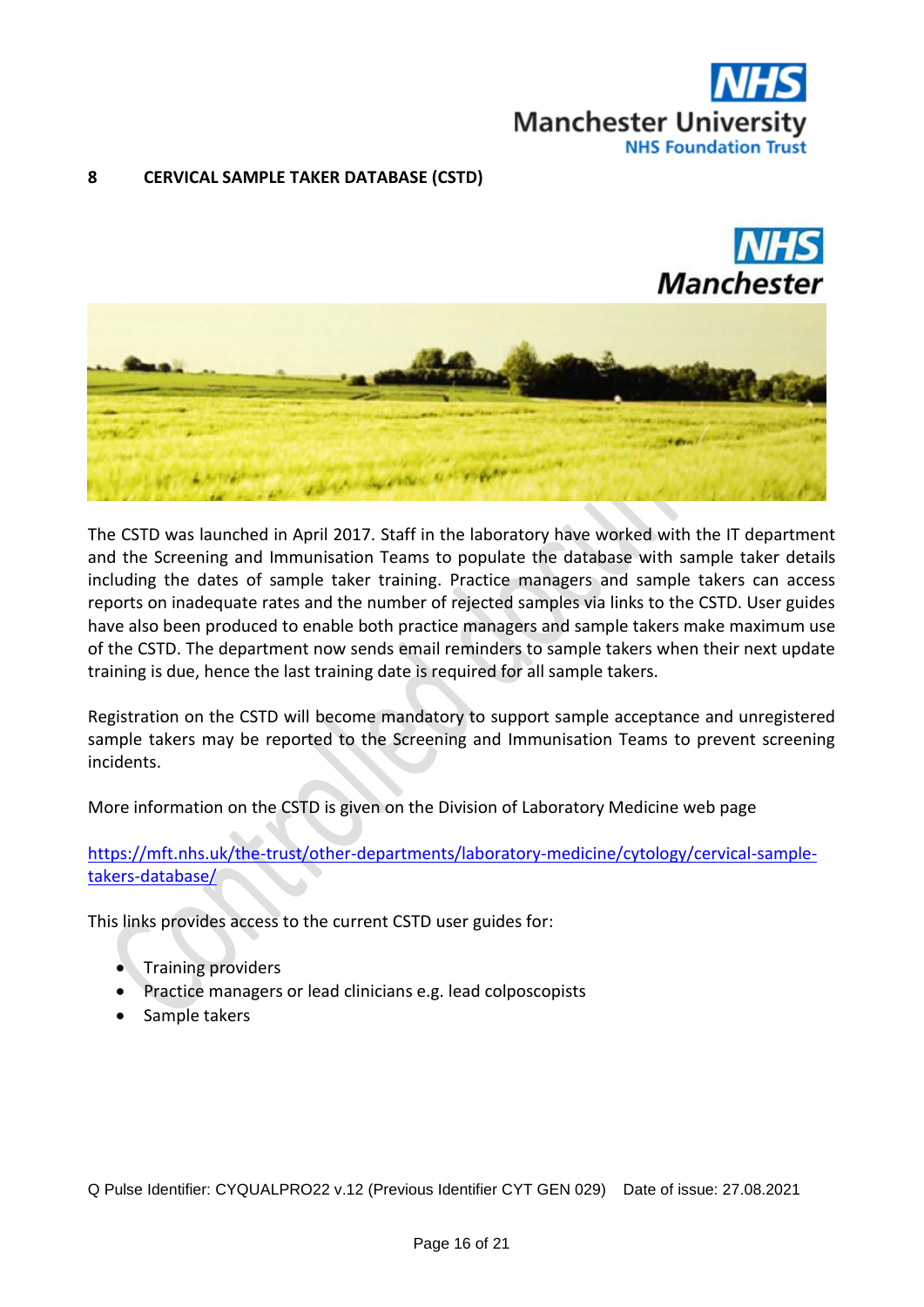

#### **9 DIRECT REFERRALS TO COLPOSCOPY**

The laboratory has well-established systems of direct referral to all the colposcopy units in Greater Manchester, Cumbria, Lancashire, and Cheshire and Merseyside. It provides details of the cervical screening result to allow efficient allocation of appointments to ensure women at highest risk get the earliest appointments.

All primary care samples and tests taken in hospital clinics (except colposcopy) where a recommendation for colposcopy assessment has been advised are included in the direct referral process.

Patient identifiable data and test results are sent via secure nhs.net to nhs.net email addresses.

#### **10 FAILSAFE**

All colposcopy referrals are subject to laboratory failsafe and the guidance issued by the PHE Cervical Screening: cytology reporting failsafe (primary HPV).

[https://www.gov.uk/government/publications/cervical-screening-cytology-reporting](https://www.gov.uk/government/publications/cervical-screening-cytology-reporting-failsafe/cervical-screening-failsafe-guidance)[failsafe/cervical-screening-failsafe-guidance](https://www.gov.uk/government/publications/cervical-screening-cytology-reporting-failsafe/cervical-screening-failsafe-guidance) [Updated 17 July 2019]

#### **10.1 Laboratory failsafe for colposcopy referrals**

All colposcopy referrals are included in laboratory failsafe procedures and an enquiry is generated if a colposcopy outcome is not notified to the laboratory within the predetermined timescales. It is important that sample takers are aware that they still have overall responsibility for ensuring the patient attends colposcopy, even when direct referral is in operation and they should respond accordingly when a failsafe enquiry letter is sent. Any cases where an outcome is not available are audited by the laboratory CSPL.

#### **10.2 Suspected non-cervical glandular neoplasia**

The department has a separate protocol for the referral of suspected glandular abnormalities of non-cervical origin. This involves contacting the GP or sample taker prior to authorising the report to discuss the result and explain that an urgent referral to gynaecology is required. The GP must make the referral to gynaecology as there is no direct referral pathway for this group of women.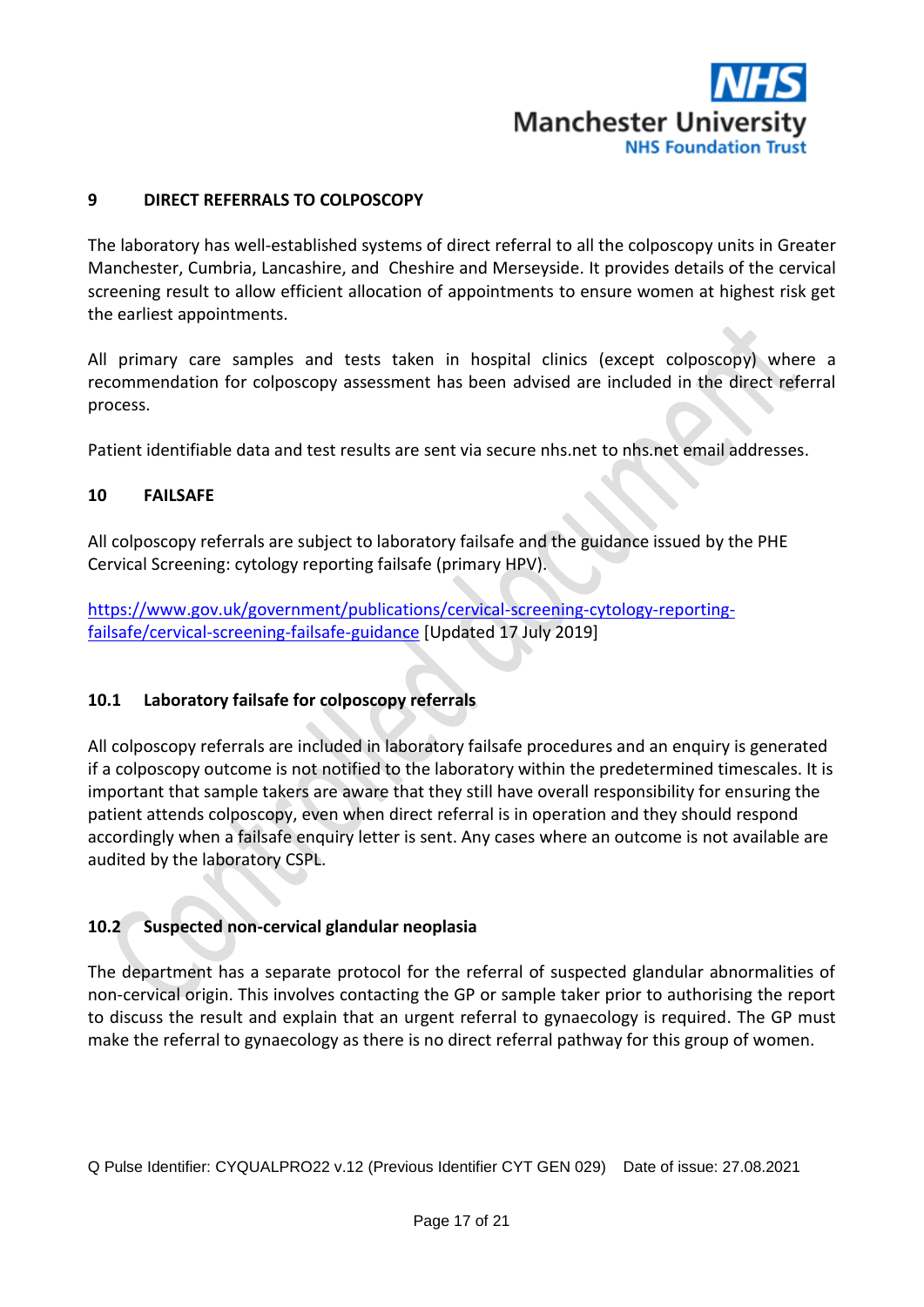

#### **11 SAMPLE ACCEPTANCE**

The national sample acceptance policy was published in April 2017 and implemented from 1st September 2017.

[https://www.gov.uk/government/publications/cervical-screening-accepting-samples-in](https://www.gov.uk/government/publications/cervical-screening-accepting-samples-in-laboratories)[laboratories](https://www.gov.uk/government/publications/cervical-screening-accepting-samples-in-laboratories)



By following the national guidance and rejecting samples that fail to meet the sample acceptance criteria, the laboratory will ensure that:

- 1. The correct test result is issued to the correct women who attends for cervical screening
- 2. There is a reduction in the time taken to issue cervical screening results

Cervical screening samples must satisfy minimum requirements and any errors that compromise the safety of the patient will result in the sample being rejected.

Essential specimen data requirements are:

- Patient's full name i.e. at least first name and surname (2 identifiers)
- Patient's date of birth
- NHS number
- Patient address
- Name & address of GP
- Name and address of sender
- Sample taker personal ID GMC, NMC or PA number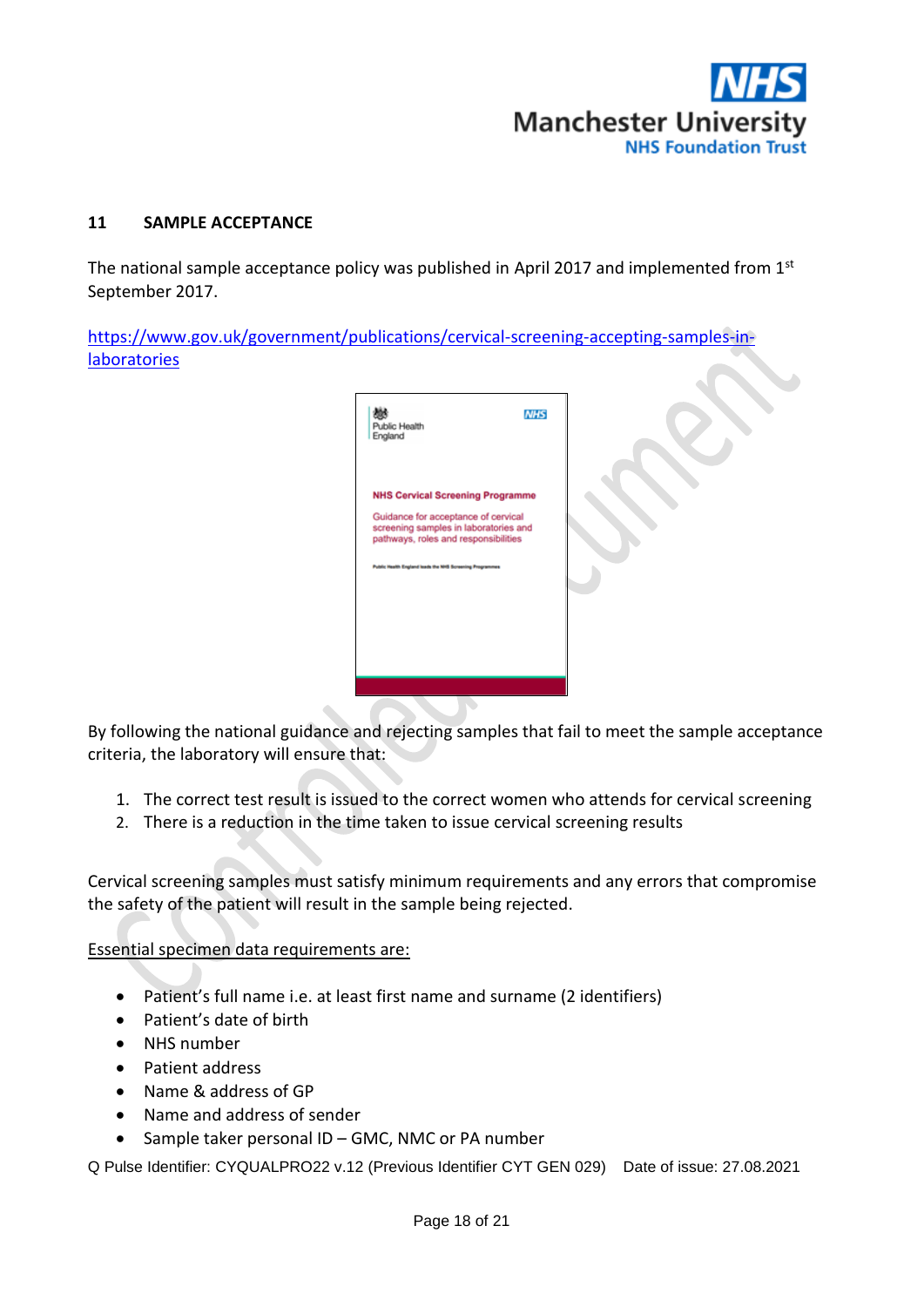

In order to link the form to the sample vial, at least 3 legible matching patient identifiers must be given on both the form and the vial, see bullet points:

| Vial:     |                          | Form:                                              |
|-----------|--------------------------|----------------------------------------------------|
| $\bullet$ | Full forename or initial | <b>Full forename</b>                               |
| $\bullet$ | Full surname             | Full surname                                       |
|           | Date of birth            | Date of birth                                      |
|           | NHS number               | NHS number                                         |
|           |                          |                                                    |
|           |                          | Request form must also contain the patient address |

All rejections are coded in the laboratory with the relevant error code. This provides the laboratory with a means of auditing rejected samples and providing feedback to the Screening and Immunisation Teams

#### **Minor discrepancies**

Minor discrepancies will be accepted as the patient identity is known

- 1. Spelling error in patient name but the name sounds the same (homonyms)
- 2. Transposition of a single digit within the date of birth or NHS number
- 3. Specimen without form, or vice versa contact the sample taker to seek an explanation
- 4. Request form without sender details check Open Exeter and phone GP to confirm

#### **Major discrepancies**

Major discrepancies constitute a serious risk as the patient identity is uncertain and the sample must be rejected.

- 1. Absence of two or more essential data items
- 2. Mismatch between the vial and the form
- 3. Two or more minor discrepancies
- 4. Unlabelled vial

#### **See Appendix B – rejection categories**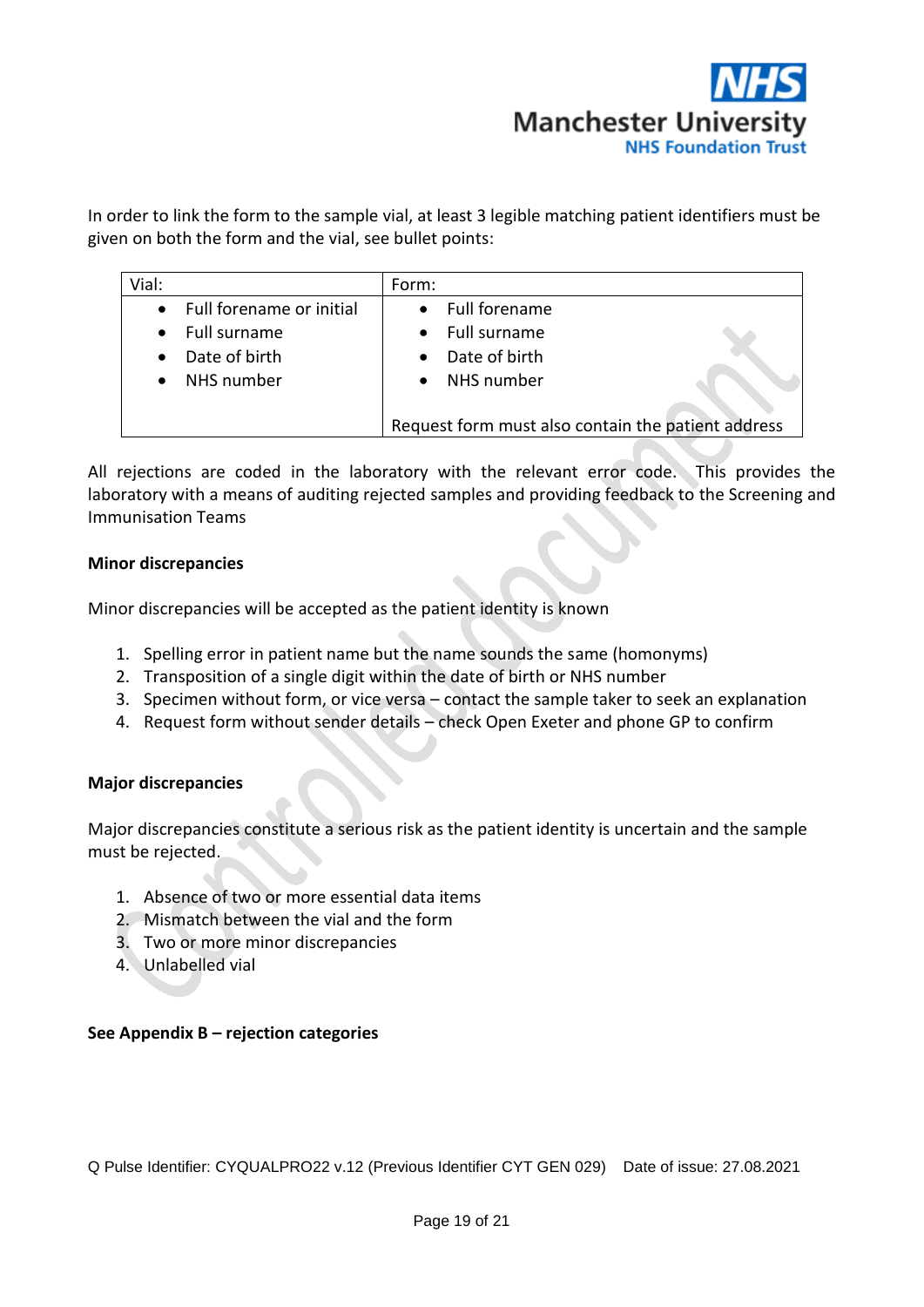

### **Appendix A Cytology result codes and associated Read codes**

| Cervical screening report terminology                             | <b>Result code</b><br>on Exeter | <b>Read code</b> |
|-------------------------------------------------------------------|---------------------------------|------------------|
| Inadequate/ High-risk Human Papillomavirus (HR-HPV)<br>Unreliable | 1                               | 4K21             |
| <b>Negative</b>                                                   | 2/N                             | 4K22             |
| Borderline change in squamous cells                               | 8/B                             | 4K290            |
| Borderline change in endocervical cells                           | 9/E                             | 4K291            |
| Low-grade dyskaryosis                                             | 3/M                             | 4K2J             |
| High-grade dyskaryosis (moderate)                                 | 7                               | 4K2K             |
| High-grade dyskaryosis (severe)                                   | 4                               | 4K2L             |
| High-grade dyskaryosis? Invasive squamous carcinoma               | 5                               | 4K2M             |
| ? Glandular neoplasia of endocervical type                        | 6                               | 4K2N             |
| ? Glandular neoplasia (non-cervical)                              | 0/G                             | 4K2P             |
| High-risk Human Papillomavirus (HR-HPV) not detected              | X                               | 4K3E             |